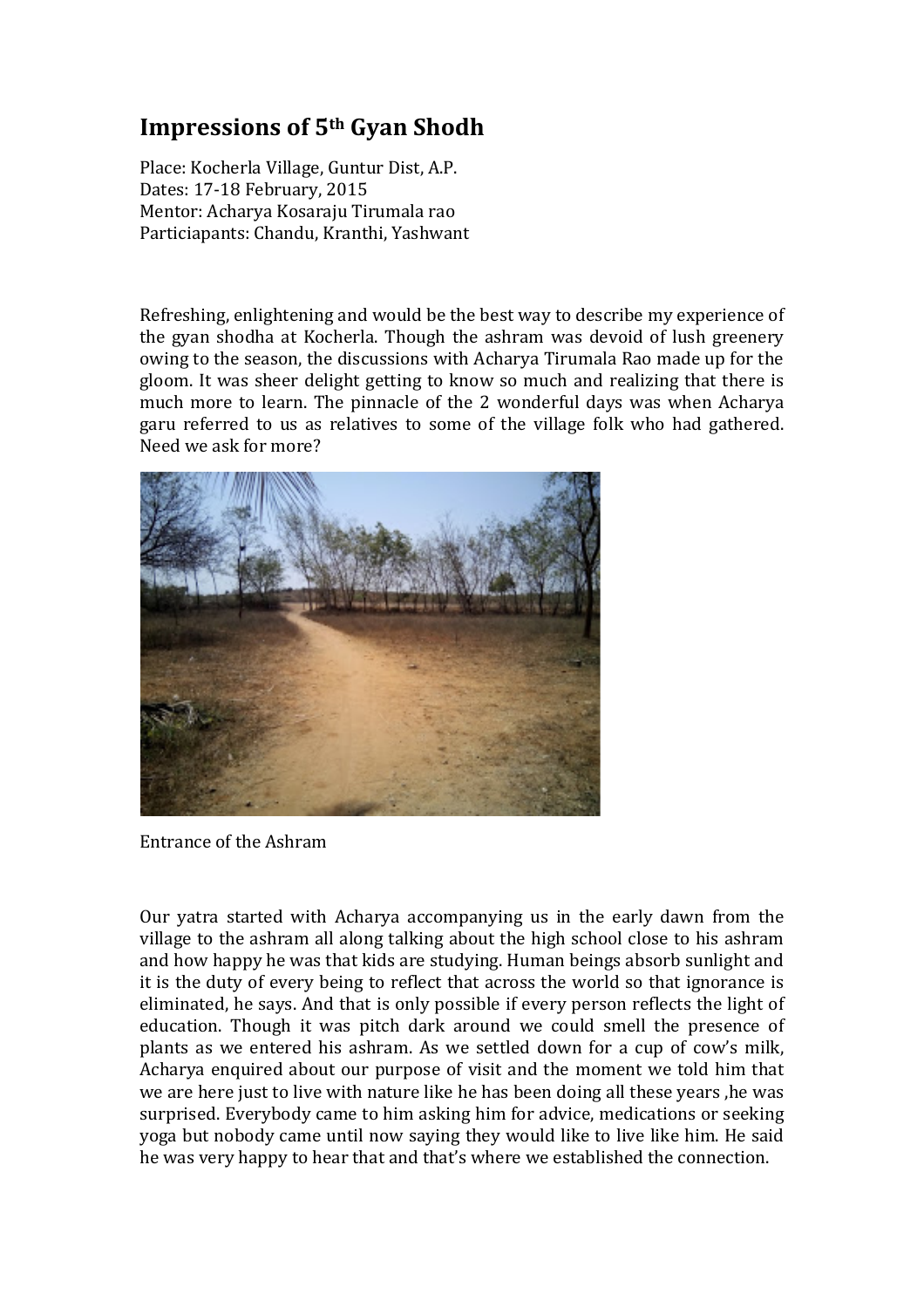The next few hours we spent listening to how Acharya came to settle down at Kocherla rejecting a lucrative job prospect that came his way after retirement. He then went on speaking about how modern medicine has created more problems than it has solved and how there is a cure for everything in nature provided a person has the patience to apply it in his life. This and many other things we discussed sitting in the cow pen surrounded by 3 cows. Nandini was the mother cow and Siri and Saantha were the calves. Interestingly they named the last one Saantha as it was a very noiseless conception.



Nandini,the mother : Siri and Saantha



Cow Pen ( In the Background ) and Veeraiah (helper)

For lunch that day we were escorted to a caste fair happening in the next village. It was the day of Mahasivarathri and the "Kamma" people of the village paraded the lord in the streets of the village before bringing him back to his abode o the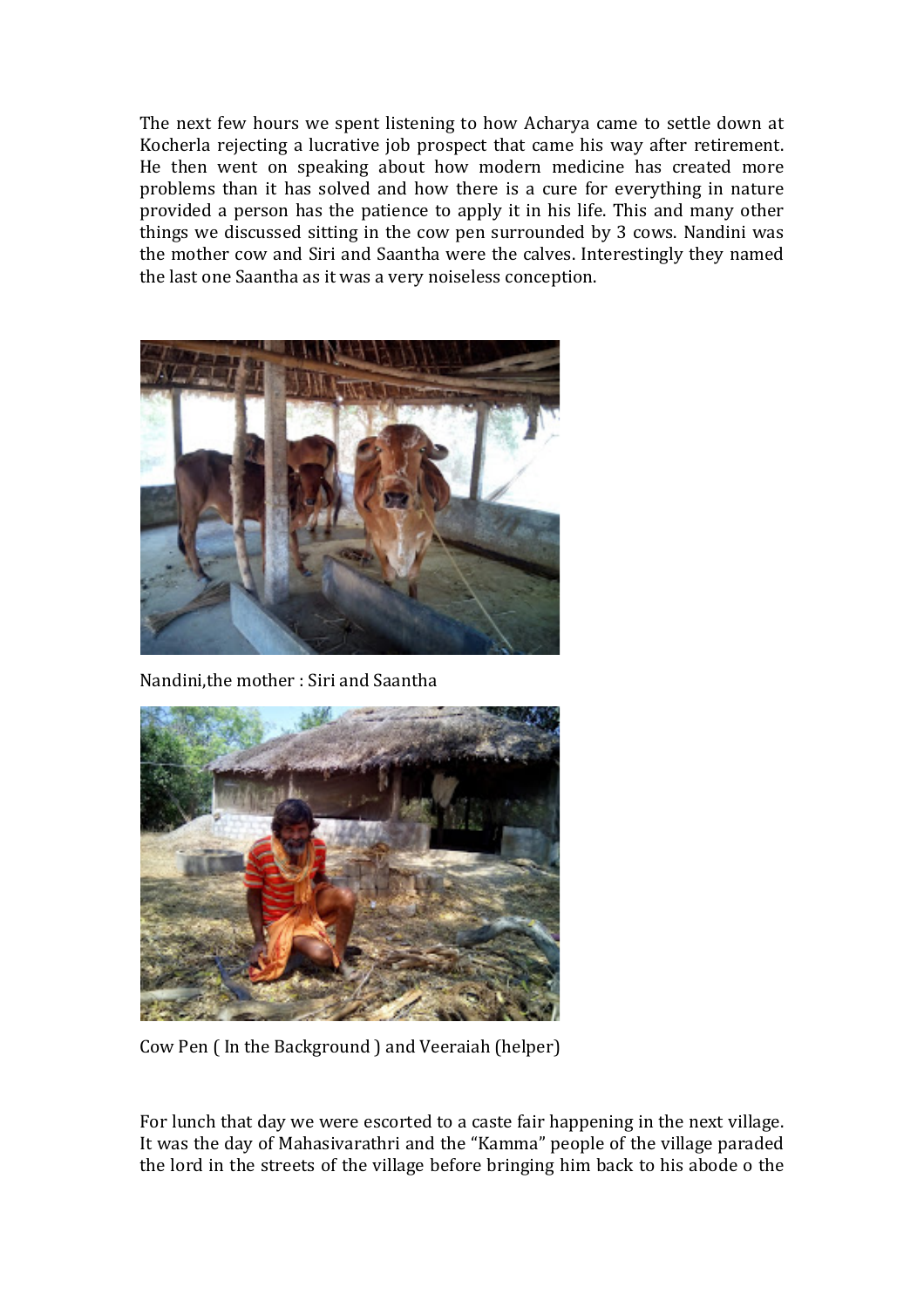outskirts of the village nestled cozily in the greenest of farms. Following that they have a "pankti bhojanam" where the all the villagers cook for themselves and that marks the end of celebration. After a good meal we headed back to the ashram. The ashram was surrounded by the Eastern Ghats on three sides and we went rock climbing in the evening. What a great feeling it is to conquer these heights. It was an exuberating feeling which overtook the exhaustion once we reached the summit. Tired from that we came back to the ashram and were fast asleep at peace with the nature around.

The next day began with the "yagam" that was performed as an everyday routine by Acharya and his family members. Acharya garu explained about the significance of performing yagam everyday and went on to say that the ingredients used to perform the yagam also help in the materialization of the clouds and rainfall. The strong scent of camphor and the sweet recital of mantras sure created a subliminal effect on our thoughts and were thoroughly refreshing. Acharya then put some of his thoughts on Arya Samaj and how it shaped his life also asking us to read some extracts from the book " Satyarth Prakash" and explaining their meaning. It was a session of sharing knowledge for us.



One incident which stands out on the second day was when some of the villagers came to him for counsel as an elderly person expired in the house where a marriage was scheduled in the coming week. People were perplexed as the day of performing the rites coincided with the day of the marriage. Acharya explained to them the significance of death and how humans should look at it in a way that it is just a phase of existence instead of getting bogged down by unnecessary discussions about the dates and times of death . His statement that a person is to be evaluated by his deeds during his life time and not by the day of his death (He expired on Mahasivarathri and the people were of the opinion that though he was not a good man when alive, he was lucky that he died on an auspicious day and would travel directly to heaven) will continue to ring in my ears. Acharya argues " If Mahasivarathri is going to cleanse a person of his karma, then why don't we kill all people on the same day so that everybody goes to heaven".